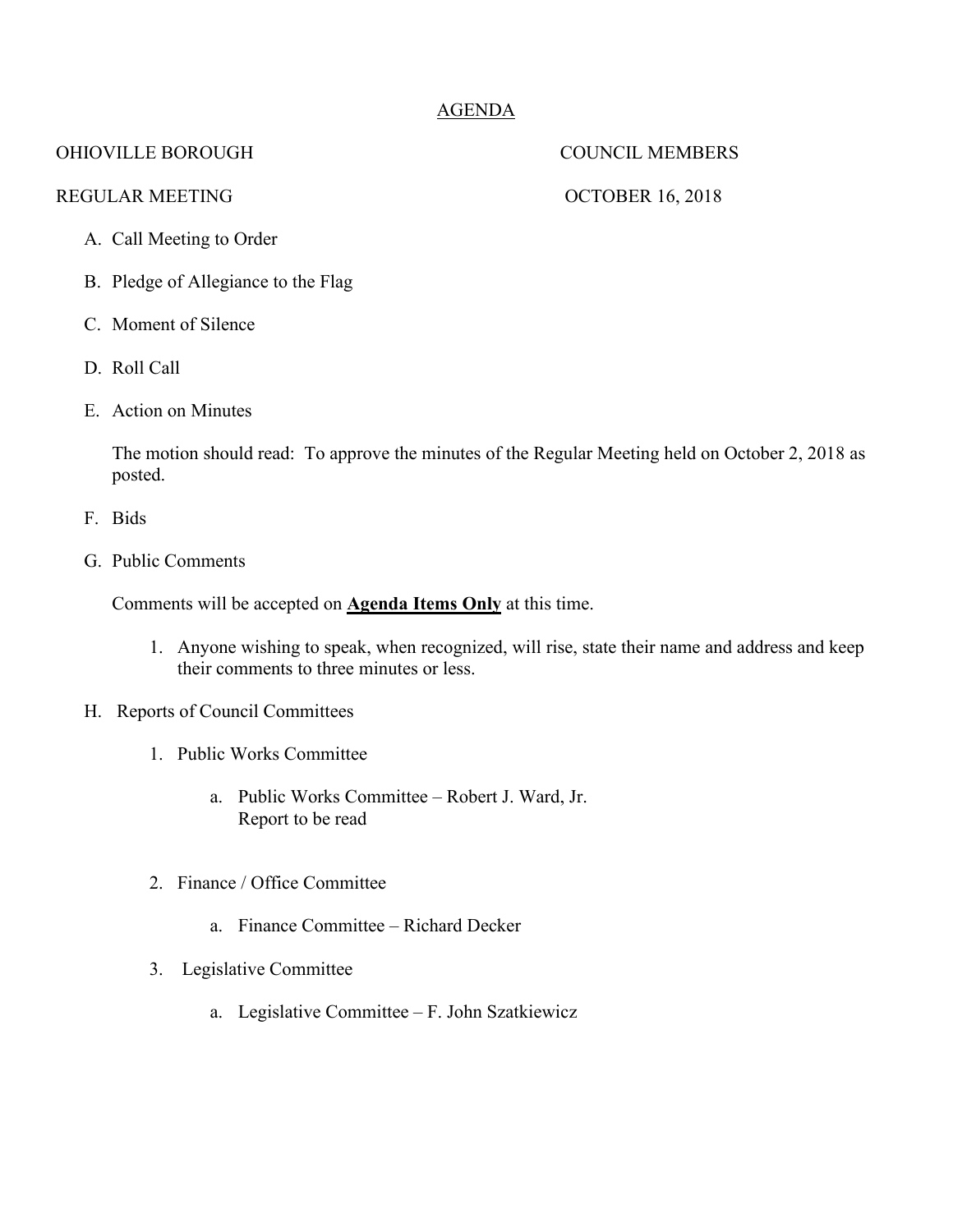# Page 2

- 4. Public Utilities Committee
	- a. Public Utilities Committee Richard Jackson
- 5. Public Safety Committee
	- a. Fire Committee Denise Cox
	- b. Police Committee Denise Cox
- 6. Recreation Committee
	- a. Recreation Committee Lucas Hill

### I. Reports of Officers

- 1. Mayor's Report No Report
- 2. Secretary No Report
- 3. Treasurer
	- a. Treasurer's report submitted for acceptance for the month of September 2018.
		- 1. Treasurer Report (Book Balances)
		- 2. Bank Balances (Page 3 of Bill List No. 10)
		- 3. The motion should read: To accept the Treasurers Report for the month ending September 30, 2018.
- 4. Planning Commission No Report
- 5. Emergency Coordinator No report